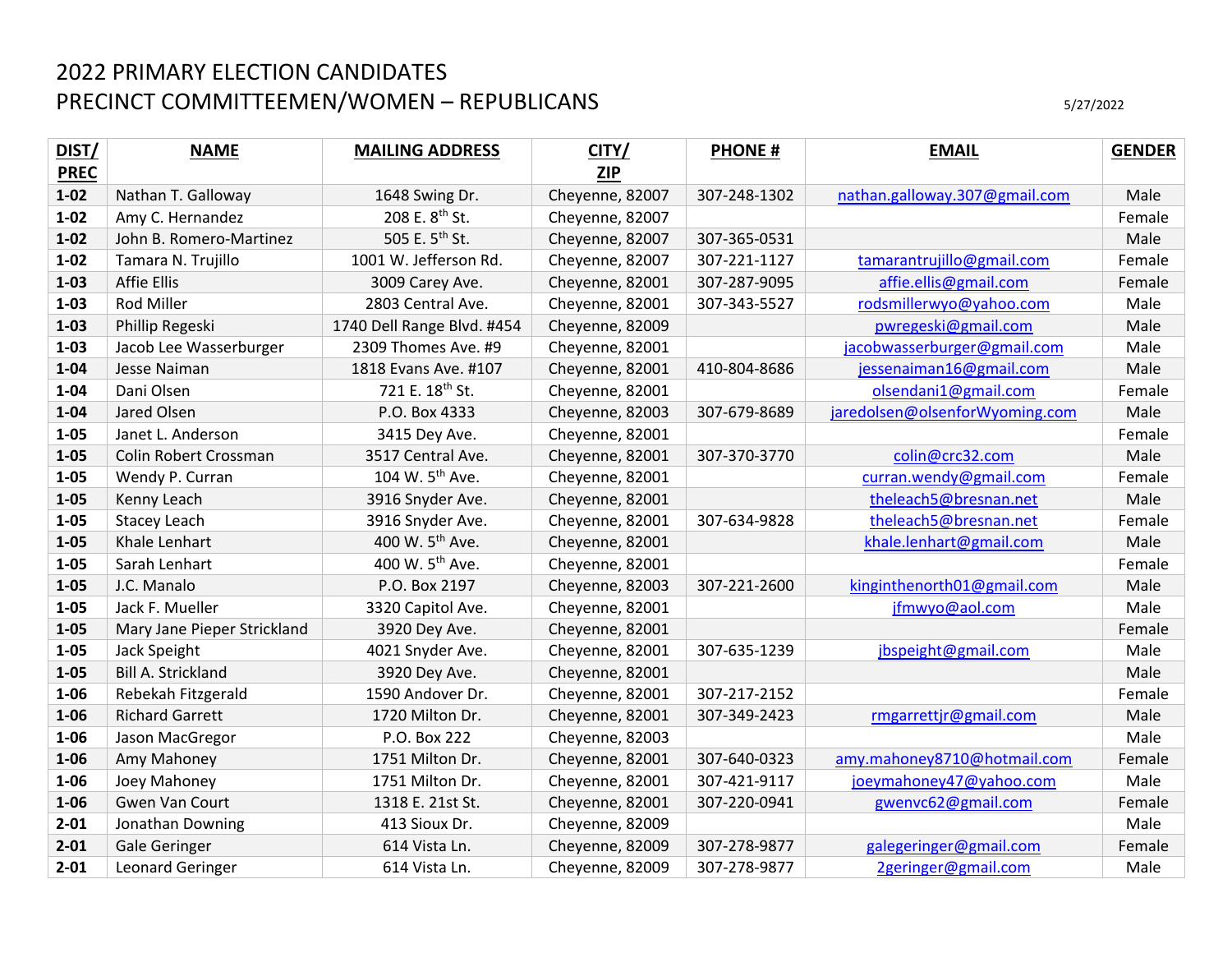| $2 - 01$ | Peter Seekell               | 828 Evergreen St.     | Cheyenne, 82009 |              |                                 | Male   |
|----------|-----------------------------|-----------------------|-----------------|--------------|---------------------------------|--------|
| $2 - 01$ | Ben Sherman                 | 315 Sioux Dr.         | Cheyenne, 82009 | 307-399-5594 | benjosherman@gmail.com          | Male   |
| $2 - 01$ | Brianne K. Sherman          | 315 Sioux Dr.         | Cheyenne, 82009 | 307-399-5594 | bri.sherman19@gmail.com         | Female |
| $2 - 01$ | Kristi Wallin               | 710 Manor Ln.         | Cheyenne, 82009 | 307-760-3898 | kristi.wallin@gmail.com         | Female |
| $2 - 01$ | Brenda L. Wilson            | 5419 Hacker Ct.       | Cheyenne, 82009 |              |                                 | Female |
| $2 - 02$ | Jean M. Brown               | 326 Arbor Ln.         | Cheyenne, 82009 |              | jean7brown@gmail.com            | Female |
| $2 - 02$ | <b>Bob Budd</b>             | 6902 Bomar Dr.        | Cheyenne, 82009 |              | bob.budd307@gmail.com           | Male   |
| $2 - 02$ | Lynn Budd                   | 6902 Bomar Dr.        | Cheyenne, 82009 |              | lynn.budd307@gmail.com          | Female |
| $2 - 02$ | Jeremy Congdon              | 5103 Redmond Rd.      | Cheyenne, 82009 |              |                                 | Male   |
| $2 - 02$ | <b>Fred Emerich</b>         | P.O. Box 903          | Cheyenne, 82003 | 307-634-8783 | fred.emerich@gmail.com          | Male   |
| $2 - 02$ | H. Paul Fanning             | 6123 Weaver Rd.       | Cheyenne, 82009 | 307-635-1008 |                                 | Male   |
| $2 - 02$ | Sheryl M. Fanning           | 6123 Weaver Rd.       | Cheyenne, 82009 | 307-635-1008 |                                 | Female |
| $2 - 02$ | Keren Meister-Emerich       | 6230 Mountainview Dr. | Cheyenne, 82009 | 307-634-8783 | keren.meister.emerich@gmail.com | Female |
| $2 - 02$ | Steven M. Melia             | 5809 Bourne Pl.       | Cheyenne, 82009 | 307-365-0531 |                                 | Male   |
| $2 - 02$ | R. Larry Meuli              | 6203 Mountainview Dr. | Cheyenne, 82009 | 307-634-1570 | rlmeuli@hotmail.com             | Male   |
| $2 - 02$ | Diane Morrison              | 259 Palm Springs Ave. | Cheyenne, 82009 | 307-635-0875 | ddcheyenne@bresnan.net          | Female |
| $2 - 02$ | Richard W. Morrison         | 259 Palm Springs Ave. | Cheyenne, 82009 |              | ddcheyenne@bresnan.net          | Male   |
| $2 - 02$ | <b>Bob Nicholas</b>         | 6225 Mountainview Dr. | Cheyenne, 82009 | 307-851-7774 | bob@proformtech.com             | Male   |
| $2 - 02$ | Deb Mutter Shamley          | 7122 Bomar Dr.        | Cheyenne, 82009 |              | deb.mutter@icloud.com           | Female |
| $2 - 02$ | Lilia V. Olejnik            | 703 Montclair Dr.     | Cheyenne, 82009 |              | olejnikliliav@gmail.com         | Female |
| $2 - 02$ | Ron Pinther                 | 5015 Yellowstone Rd.  | Cheyenne, 82009 | 307-220-3171 | rpinther@hotmail.com            | Male   |
| $2 - 02$ | Kathy Russell               | 327 Arbor Ln.         | Cheyenne, 82009 |              | kaderussell307@gmail.com        | Female |
| $2 - 02$ | Julie Tucker                | 6921 Volar Dr.        | Cheyenne, 82009 |              | bear9jt@gmail.com               | Female |
| $2 - 03$ | David Bush                  | 631 Brittany Dr.      | Cheyenne, 82009 | 307-630-0572 | davebush@hotmail.com            | Male   |
| $2 - 03$ | Darwin Pace                 | 515 Oakhurst Dr.      | Cheyenne, 82009 |              | ddpace44@gmail.com              | Male   |
| $2 - 03$ | Cindy Rankin                | 912 Oakhurst Dr.      | Cheyenne, 82009 |              |                                 | Female |
| $2 - 03$ | Lynn A. Storey-Huylar       | 7216 Heritage Dr.     | Cheyenne, 82009 | 307-421-0823 | huylar5@juno.com                | Female |
| $2 - 03$ | Hosanna Wright              | 719 Sterling Dr.      | Cheyenne, 82009 |              |                                 | Female |
| $2 - 03$ | Ryan Wright                 | 719 Sterling Dr.      | Cheyenne, 82009 |              |                                 | Male   |
| $2 - 04$ | <b>Freddy Flores-Salieb</b> | 1003 Miracle Pkwy.    | Cheyenne, 82009 |              | wyofred@gmail.com               | Female |
| $2 - 04$ | <b>Bill Hinz</b>            | 1319 Miracle Pkwy.    | Cheyenne, 82009 |              |                                 | Male   |
| $2 - 04$ | Elizabeth R. Hinz           | 1319 Miracle Pkwy.    | Cheyenne, 82009 |              |                                 | Female |
| $2 - 04$ | Amy Milczewski              | 7474 Huntz Dr.        | Cheyenne, 82009 |              | amy larimer@msn.com             | Female |
| $2 - 04$ | Joe Milczewski              | 7474 Huntz Dr.        | Cheyenne, 82009 |              | jmilcz@gmail.com                | Male   |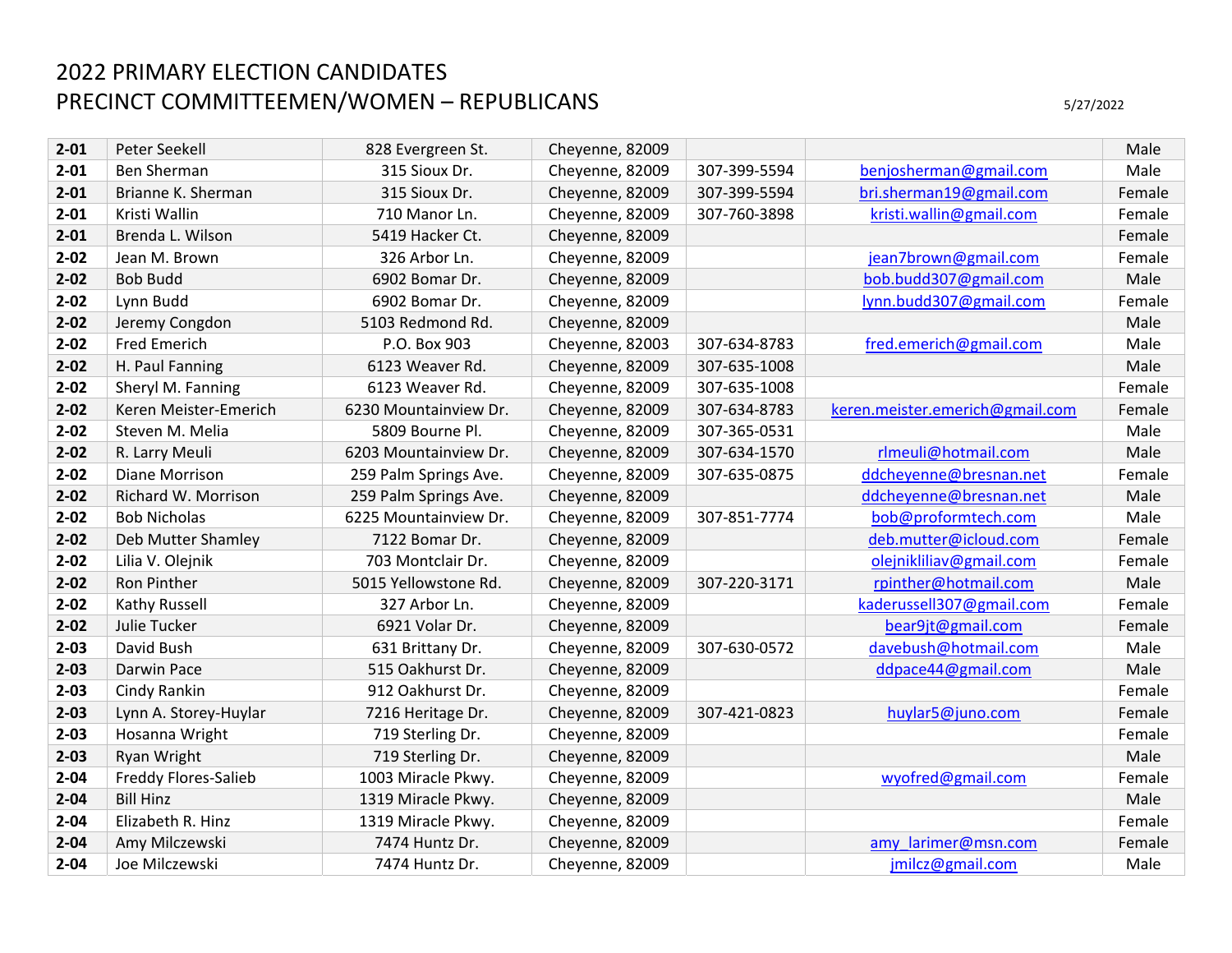**3‐04** 

**3‐04** 

| $2 - 04$ | Matt (Mateo) Salieb       | 1003 Miracle Pkwy.          | Cheyenne, 82009 |              | msalieb@yahoo.com           | Male   |
|----------|---------------------------|-----------------------------|-----------------|--------------|-----------------------------|--------|
| $2 - 04$ | Dallas W. Tyrrell         | 1210 Jessi Dr.              | Cheyenne, 82009 | 307-631-2450 | tyrrelldallas@gmail.com     | Male   |
| $2 - 06$ | <b>Tom Garrison</b>       | 2120 Pattison Ave.          | Cheyenne, 82009 |              | tomgarrison54@gmail.com     | Male   |
| $2 - 06$ | Lynnette R. Lyttle        | 108 Clover Ct.              | Cheyenne, 82009 |              |                             | Female |
| $2 - 06$ | <b>Prentice Olive</b>     | 2702 Summit Dr.             | Cheyenne, 82009 | 307-631-6161 | prenticeolive97@gmail.com   | Male   |
| $2 - 06$ | Lorraine Quarberg         | 2708 Summit Dr.             | Cheyenne, 82009 |              |                             | Female |
| $2 - 06$ | Arnie Strayer             | 3321 Douglas St.            | Cheyenne, 82009 | 307-274-7624 | alrs315@protonmail.com      | Male   |
| $2 - 06$ | Boyd O. Wiggam            | 2537 Plain View Rd.         | Cheyenne, 82009 |              | bowiggam@gmail.com          | Male   |
| $2 - 06$ | Iryna Wiggam              | 2537 Plain View Rd.         | Cheyenne, 82009 | 757-784-7530 | irynawiggam@yahoo.com       | Female |
| $2 - 06$ | Ronald B. Zelt            | 5641 White Blf.             | Cheyenne, 82009 | 307-920-3220 | rbzelt75@gmail.com          | Male   |
| $2 - 07$ | Erin Brown                | 4123 Rangeview Dr.          | Cheyenne, 82001 |              | elmzbrown@gmail.com         | Male   |
| $2 - 07$ | Landon J. Brown           | 3731 Edison Ct.             | Cheyenne, 82009 | 307-630-0582 | landon.brown@gmail.com      | Male   |
| $2 - 07$ | Nicholas Gronski          | 4907 Ruby Dr.               | Cheyenne, 82009 | 307-256-3449 | nicholasgronski@hotmail.com | Male   |
| $2 - 07$ | Jacqueline M. Krolikowski | 4720 Storm Ct.              | Cheyenne, 82009 | 858-602-9438 |                             | Female |
| $2 - 07$ | Vincent W. Krolikowski    | 4720 Storm Ct.              | Cheyenne, 82009 | 858-602-9438 | vincent@vincenttoday.com    | Male   |
| $2 - 07$ | Janelle L. Larsen         | 5240 Boulder Ct.            | Cheyenne, 82009 |              | janellelarsennml@aol.com    | Female |
| $2 - 07$ | Leonard Mosher            | P.O. Box 20549              | Cheyenne, 82003 | 307-630-2566 | leonard@wheatandgrain.com   | Male   |
| $2 - 07$ | Jennifer Gorman Nelson    | 4400 Superior Ave.          | Cheyenne, 82001 |              | jgorman714@gmail.com        | Female |
| $2 - 07$ | Stephen D. Nelson         | 4400 Superior Ave.          | Cheyenne, 82001 |              | longdriver2@hotmail.com     | Male   |
| $2 - 07$ | Rebecca S. Shwen          | 4900 Carmel Dr.             | Cheyenne, 82009 | 307-630-3099 | becca.shwen@gmail.com       | Female |
| $2 - 07$ | Rachel A. Smith           | 3731 Edison Ct.             | Cheyenne, 82009 | 307-631-6865 | redrachelsmith@yahoo.com    | Female |
| $2 - 07$ | JeriLynne Walton          | 7801 Sorrento Ln.           | Cheyenne, 82009 |              | jeriwalton@icloud.com       | Female |
| $2 - 07$ | <b>Scott Walton</b>       | 7801 Sorrento Ln.           | Cheyenne, 82009 | 307-840-5177 | scott walton@icloud.com     | Male   |
| $3 - 01$ | <b>Bruce Thomson</b>      | 3102 Sunrise Rd.            | Cheyenne, 82001 |              |                             | Male   |
| $3 - 02$ | Don Erickson              | 2781 Deming Blvd.           | Cheyenne, 82001 |              | done37@aol.com              | Male   |
| $3 - 02$ | <b>Bill Henderson</b>     | P.O. Box 20877              | Cheyenne, 82003 | 307-201-9898 | bill4wyo@gmail.com          | Male   |
| $3 - 02$ | Robert T. Smith           | 1844 Fremont Ave. #3        | Cheyenne, 82001 |              | americansoul@1791.com       | Male   |
| $3 - 02$ | Paul Williams             | 2817 Forest Dr.             | Cheyenne, 82001 | 307-256-6429 | pkw0881@gmail.com           | Male   |
| $3 - 03$ | Don Odom                  | 5419 Imperial Ct. Apt. 1    | Cheyenne, 82001 | 307-287-8379 | thedonodom@gmail.com        | Male   |
| $3 - 03$ | Victoria Shogrin          | 3928 E. 7 <sup>th</sup> St. | Cheyenne, 82001 | 307-274-2019 | vshogrin2@gmail.com         | Female |
| $3 - 03$ | Daniel J. Singh           | P.O. Box 22106              | Cheyenne, 82003 | 307-274-3909 | singh4wyoming@gmail.com     | Male   |
| $3 - 03$ | Nichole A. Speigel        | 5419 Imperial Ct. Apt. 1    | Cheyenne, 82001 |              | coliespeigel@yahoo.com      | Female |

Michelle D. Aldrich **1505 E. 17<sup>th</sup> St.** Cheyenne, 82001 307-760-6213 teachwyo@yahoo.com Female

Robin Goodspeed 4509 E. 13<sup>th</sup> St. Cheyenne, 82001 **19th St. Accords** Female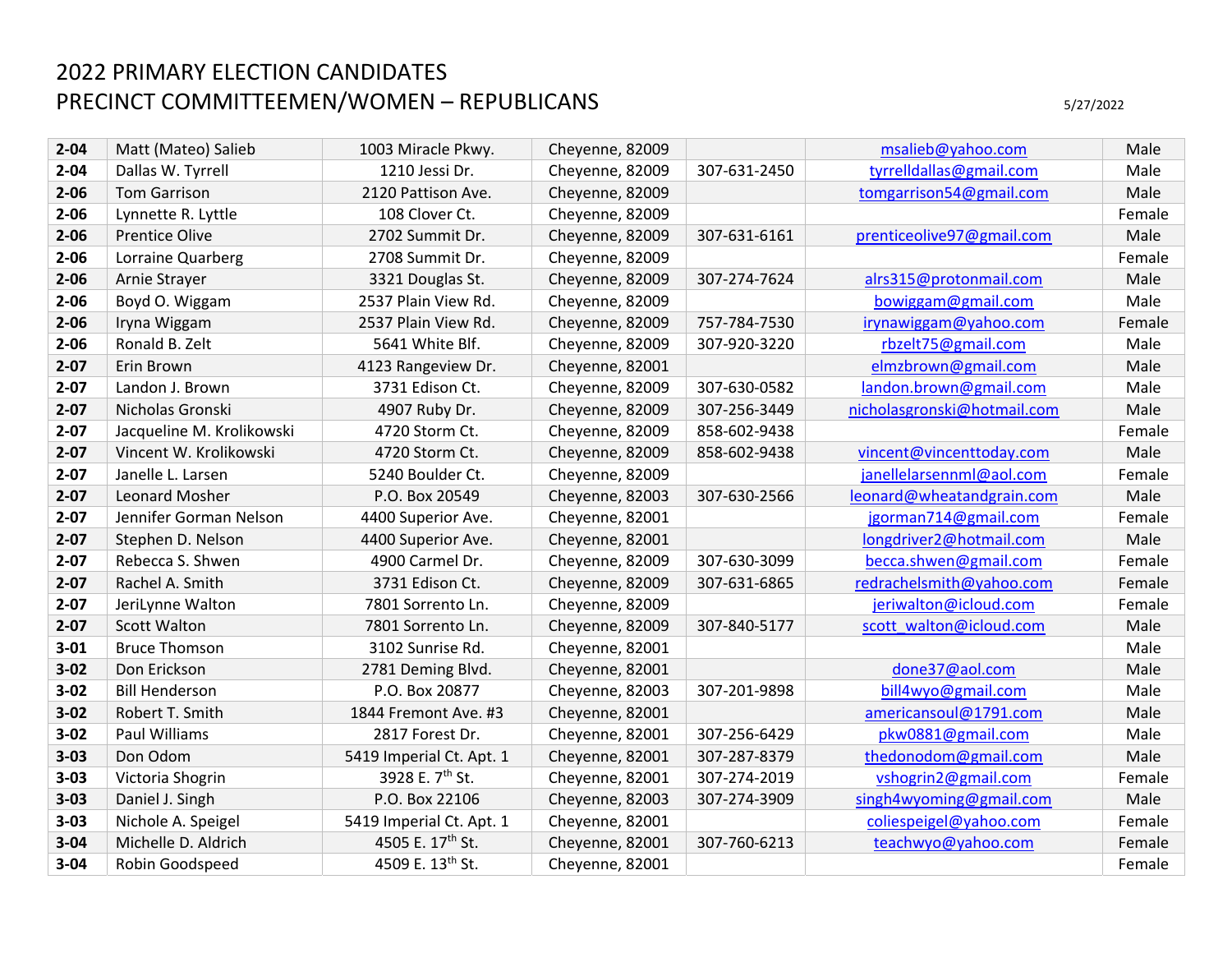| $3 - 04$ | <b>Fred Harrison</b>    | 4818 E. 13th St.             | Cheyenne, 82001 |              |                                 | Male   |
|----------|-------------------------|------------------------------|-----------------|--------------|---------------------------------|--------|
| $3 - 04$ | David P. Kij            | 4527 E. 16th St.             | Cheyenne, 82001 |              | dpkij25@hotmail.com             | Male   |
| $3 - 04$ | Kathryn Kij             | 4527 E. 16 <sup>th</sup> St. | Cheyenne, 82001 |              | kathryn.kij@guardyourtemple.org | Female |
| $3 - 04$ | <b>Grace Shogrin</b>    | 3928 E. 7 <sup>th</sup> St.  | Cheyenne, 82001 | 307-630-8288 | gshogrin@gmail.com              | Female |
| $3 - 04$ | Joe Shogrin             | 3928 E. 7 <sup>th</sup> St.  | Cheyenne, 82001 |              | jshogrin7@gmail.com             | Male   |
| $3 - 04$ | Kylie Taylor            | 625 Cleveland Ave.           | Cheyenne, 82001 | 307-256-3564 | kyliemtaylor24@gmail.com        | Female |
| $3 - 04$ | <b>Christie Winters</b> | 4004 E. 14th St.             | Cheyenne, 82001 |              | cw.wyoming@gmail.com            | Female |
| $3 - 04$ | <b>Nathan Winters</b>   | 4004 E. 14th St.             | Cheyenne, 82001 |              | nw.wyoming@gmail.com            | Male   |
| $3 - 05$ | Josh Bizeau             | 1110 Centennial Dr.          | Cheyenne, 82001 |              | jockolanty@gmail.com            | Male   |
| $3 - 05$ | Eric Crosby             | 1021 Pennsylvania Ave.       | Cheyenne, 82001 | 307-287-4359 | ericwcrosby@msn.com             | Male   |
| $3 - 05$ | <b>Sherry Crosby</b>    | 1021 Pennsylvania Ave.       | Cheyenne, 82001 | 307-286-8880 | eandscrosby@msn.com             | Female |
| $3 - 05$ | Robert Johnson          | 130 Marian Cir.              | Cheyenne, 82001 | 307-631-6595 | robgjoh@yahoo.com               | Male   |
| $3 - 05$ | Kathy Scigliano         | 5512 Constitution Dr.        | Cheyenne, 82001 | 307-286-0711 | kathyswyohomes@yahoo.com        | Female |
| $3 - 06$ | John C. Frank           | 6916 Snowy River Rd.         | Cheyenne, 82001 | 303-877-6810 | johnfrank2125@msn.com           | Male   |
| $3 - 06$ | Carissa Weber           | 6815 Snowy River Rd.         | Cheyenne, 82001 |              | carissa2008.cw@gmail.com        | Female |
| $3 - 06$ | John Weber IV           | 6815 Snowy River Rd.         | Cheyenne, 82001 | 307-221-3029 | johnweber482@gmail.com          | Male   |
| $3 - 06$ | John Young              | 3414 Campfire Trl.           | Cheyenne, 82001 | 303-827-5174 | young john s@hotmail.com        | Male   |
| $3 - 07$ | Mark A. Moody           | 716 Taggart Dr.              | Cheyenne, 82007 | 307-514-0984 | moodyig@gmail.com               | Male   |
| $4 - 01$ | Mark Eisele             | 10333 Happy Jack Rd.         | Cheyenne, 82009 |              |                                 | Male   |
| $4 - 01$ | <b>Trudy Eisele</b>     | 10333 Happy Jack Rd.         | Cheyenne, 82009 |              |                                 | Female |
| $4 - 01$ | <b>Ben Hornok</b>       | 1903 S. Greeley Hwy. PMB 251 | Cheyenne, 82007 | 307-369-3322 | benhornokforwyoming@gmail.com   | Male   |
| $4 - 01$ | Erin Waszkiewicz        | 1148 Saint James Rd.         | Cheyenne, 82009 |              | erin.waszkiewicz@hotmail.com    | Female |
| $4 - 02$ | Jim Blackburn           | 8507 Cox Rd.                 | Cheyenne, 82009 | 307-514-4318 |                                 | Male   |
| $4 - 02$ | Judy Blackburn          | 8507 Cox Rd.                 | Cheyenne, 82009 | 307-514-4318 |                                 | Female |
| $4 - 02$ | Amy Edmonds             | 1659 North Ridge Dr.         | Cheyenne, 82009 |              | amynharlan@me.com               | Female |
| $4 - 02$ | Harlan Edmonds          | 1659 North Ridge Dr.         | Cheyenne, 82009 |              |                                 | Male   |
| $4 - 02$ | Nicole Galbraith        | 8507 Cox Rd.                 | Cheyenne, 82009 | 307-514-4318 |                                 | Female |
| $4 - 02$ | Sam E. Galeotos         | 8827 Shellback Rd.           | Cheyenne, 82009 | 307-632-9590 | sgwyo@msn.com                   | Male   |
| $4 - 02$ | <b>Stacey Galeotos</b>  | 8827 Shellback Rd.           | Cheyenne, 82009 | 307-632-9590 | sgwyo@msn.com                   | Female |
| $4 - 02$ | <b>Crystal Geringer</b> | 1532 Fox Run Rd.             | Cheyenne, 82009 |              |                                 | Female |
| $4 - 02$ | Robert Geringer         | 1532 Fox Run Rd.             | Cheyenne, 82009 |              |                                 | Male   |
| $4 - 02$ | <b>Kimberly Groves</b>  | 1517 Horse Creek Rd.         | Cheyenne, 82009 |              | kialenti@hotmail.com            | Female |
| $4 - 02$ | <b>Ronald Groves</b>    | 1517 Horse Creek Rd.         | Cheyenne, 82009 |              | rongroves@hotmail.com           | Male   |
| $4 - 02$ | Adam Heiser             | 1277 Brundage Rd.            | Cheyenne, 82009 |              |                                 | Male   |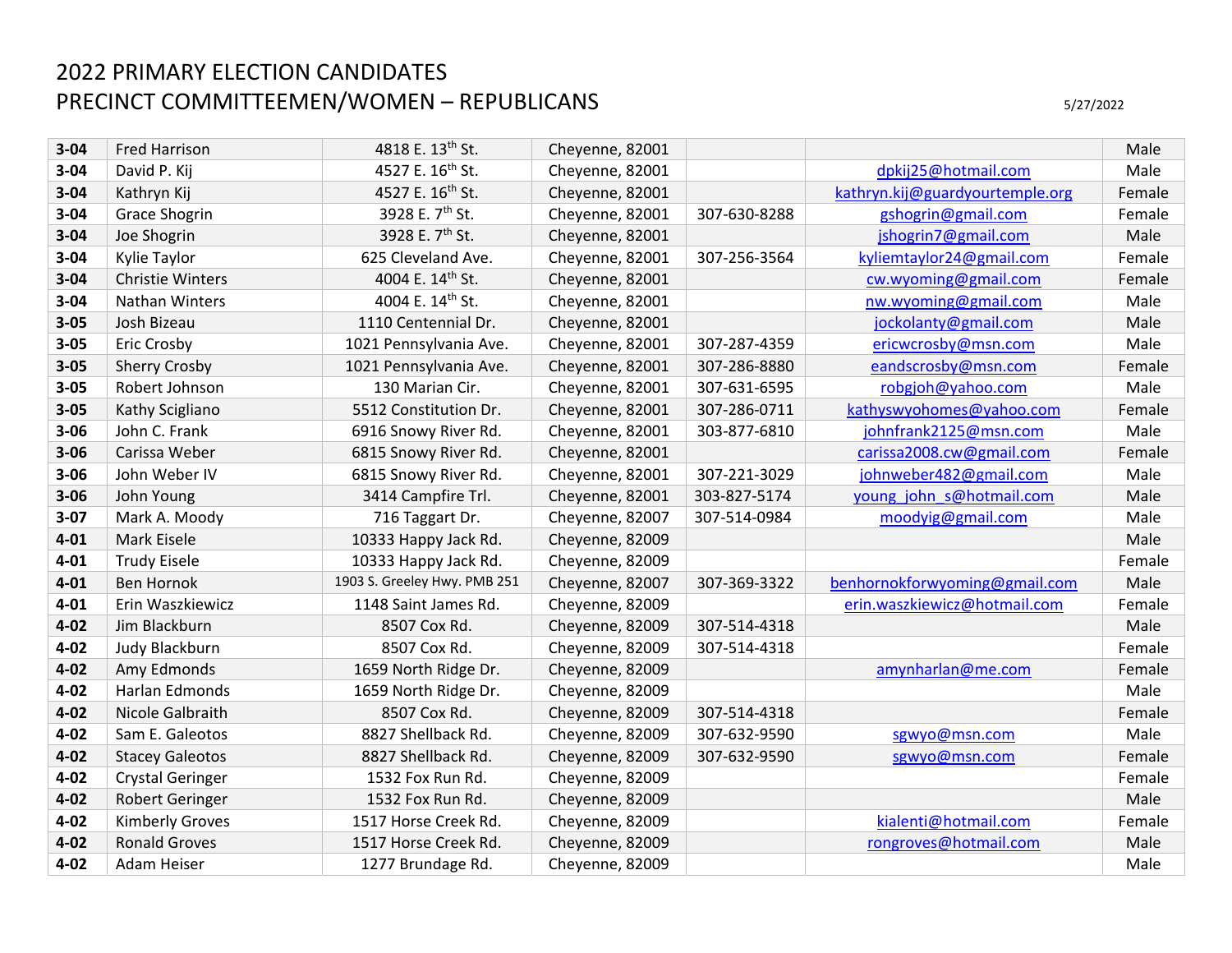| $4 - 02$ | Lynn Hutchings         | P.O. Box 9603          | Cheyenne, 82003    | 307-316-0858 | hutchingsforsenate@gmail.com  | Female |
|----------|------------------------|------------------------|--------------------|--------------|-------------------------------|--------|
| $4 - 02$ | Caitlin Long           | 8509 Pharmond Trl.     | Cheyenne, 82009    |              |                               | Female |
| $4 - 02$ | <b>Brian Lovett</b>    | 1214 Falcon Ridge      | Cheyenne, 82009    |              |                               | Male   |
| $4 - 02$ | Kim Lovett             | 1214 Falcon Ridge      | Cheyenne, 82009    |              | wyokim@gmail.com              | Female |
| $4 - 02$ | Steven Lupien          | 8509 Pharmond Trl.     | Cheyenne, 82009    | 307-222-3241 | sclupien@gmail.com            | Male   |
| $4 - 02$ | Abbie Mildenberger     | 1281 Brundage Rd.      | Cheyenne, 82009    |              |                               | Female |
| $4 - 02$ | Clint O'Connor         | 1442 Little Leaf Ct.   | Cheyenne, 82009    | 307-399-1280 | coconnor368@gmail.com         | Male   |
| $4 - 02$ | <b>Bill Rostad</b>     | 8811 Shellback Rd.     | Cheyenne, 82009    |              | bbrostad@yahoo.com            | Male   |
| $4 - 02$ | <b>Nancy Sleper</b>    | 811 Latigo Loop        | Cheyenne, 82009    |              | nancyosleper@millect.com      | Female |
| $4 - 02$ | Allen L. Wald II       | 1564 Road 113          | Cheyenne, 82009    |              |                               | Male   |
| $4 - 02$ | Denise Wald            | 1564 Road 113          | Cheyenne, 82009    |              |                               | Female |
| $4 - 02$ | Katharine K. Wilkinson | 10818 Horse Creek Ln.  | Cheyenne, 82009    | 307-421-5582 | kwilkinson@kkwconsulting.net  | Female |
| $4 - 03$ | Frances L. Caster      | P.O. Box 232           | Chugwater, 82210   | 307-630-8984 | casterfran85@gmail.com        | Female |
| $4 - 03$ | Philip M. Ellis        | P.O. Box 214           | Chugwater, 82210   |              |                               | Male   |
| $4 - 03$ | Carla Langseth         | 826 Road 228           | Horse Creek, 82061 |              | cseltveit@gmail.com           | Female |
| $4 - 04$ | Ashley Harpstreith     | 2498 Channell Dr.      | Cheyenne, 82009    | 307-575-4459 | ashharp@gmail.com             | Female |
| $4 - 04$ | Rebecca Hess           | 1885 Studebaker Rd.    | Cheyenne, 82009    | 307-220-0149 | rebeccasellshomes@outlook.com | Female |
| $4 - 05$ | Peter G. Arnold        | 1709 Moriah Ln.        | Cheyenne, 82009    |              | pgapar@gmail.com              | Male   |
| $4 - 05$ | Ruth H. Arnold         | 1709 Moriah Ln.        | Cheyenne, 82009    |              | fremontpk@gmail.com           | Female |
| $4 - 05$ | April Brimmer Kunz     | P.O. Box 285           | Cheyenne, 82003    |              | abk@bresnan.net               | Female |
| $4 - 05$ | <b>Tony Crecelius</b>  | 7204 Astronaut Dr.     | Cheyenne, 82009    |              | tlcrecelius@msn.com           | Male   |
| $4 - 05$ | Marjorie Gorman        | 7204 Astronaut Dr.     | Cheyenne, 82009    |              | mcgorman1@hotmail.com         | Female |
| $4 - 05$ | M. Lee Hasenauer       | 408 Lupe Rd.           | Cheyenne, 82009    | 307-640-4248 | m.leectp@hotmail.com          | Male   |
| $4 - 05$ | K.N. Buck Holmes       | 2532 Moonlight Ct.     | Cheyenne, 82009    | 307-630-0241 |                               | Male   |
| $4 - 05$ | Pete Illoway           | 1653 Morningstar Rd.   | Cheyenne, 82009    |              | pete chloeilloway3@msn.com    | Male   |
| $4 - 05$ | Christine L. Johnson   | 11234 Coonrod Rd.      | Cheyenne, 82009    |              |                               | Female |
| $4 - 05$ | Stephen N. Johnson     | 11234 Coonrod Rd.      | Cheyenne, 82009    |              |                               | Male   |
| $4 - 05$ | Marianne Kunz Shanor   | 1535 Tranquility Rd.   | Cheyenne, 82009    |              |                               | Female |
| $4 - 05$ | <b>Kevin Lewis</b>     | 1710 Columbia Dr.      | Cheyenne, 82009    | 307-365-9178 | research.by.kevin@gmail.com   | Male   |
| $4 - 05$ | Mike Moser             | 1010 Iron Mountain Rd. | Cheyenne, 82009    | 307-214-3271 | wyomoser@msn.com              | Male   |
| $4 - 05$ | Lisette Nelson         | 539 W. 3rd St.         | Cheyenne, 82007    | 307-631-4864 | mnelson874@hotmail.copm       | Female |
| $4 - 05$ | Michael Nelson         | 539 W. 3rd St.         | Cheyenne, 82007    | 307-631-4864 | mnelson874@hotmail.com        | Male   |
| $4 - 05$ | Nathan A. Nicholas     | 10355 Wind Dancer Rd.  | Cheyenne, 82009    | 307-314-9667 | nathan.a.nicholas@gmail.com   | Male   |
| $4 - 05$ | Sandy Shanor           | 9708 Wayne Rd.         | Cheyenne, 82009    |              | sandyshanor@gmail.com         | Female |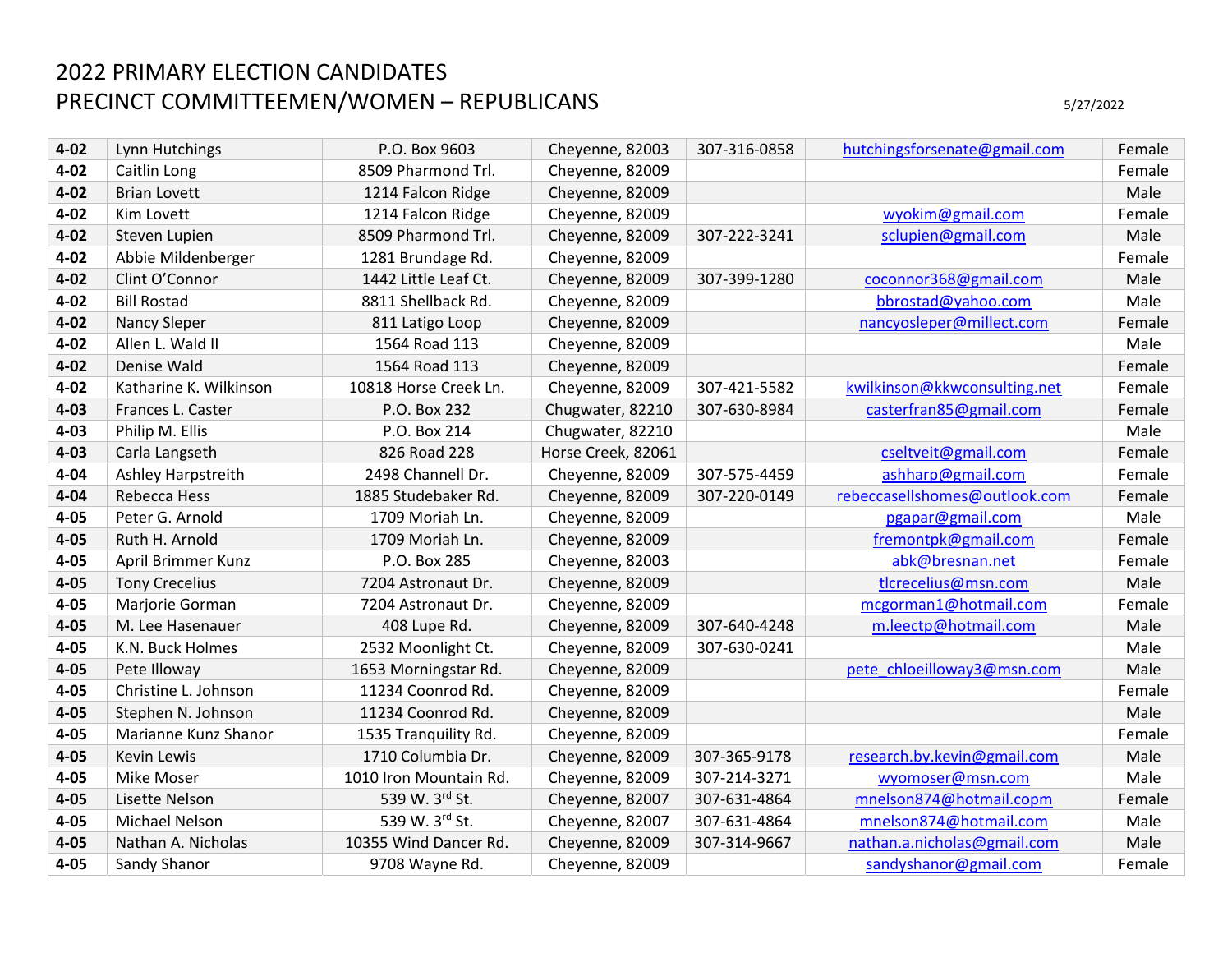| $4 - 05$ | Lily Sharpe          | 2113 Columbia Dr.      | Cheyenne, 82009 | 307-256-3342 | lilysharpeforhouse@gmail.com                | Female |
|----------|----------------------|------------------------|-----------------|--------------|---------------------------------------------|--------|
| $4 - 05$ | <b>Brian Tyrrell</b> | 8223 Hidden Valley Dr. | Cheyenne, 82009 | 307-631-2450 | bdtyrrell@msn.com                           | Male   |
| $4 - 05$ | Peaches Tyrrell      | 8223 Hidden Valley Dr. | Cheyenne, 82009 |              |                                             | Female |
| $4 - 05$ | Jim Ward             | 460 E. Idaho St.       | Cheyenne, 82009 |              | wyomingliving@me.com                        | Male   |
| $4 - 05$ | Earleen Weaver       | 6910 Powderhouse Rd.   | Cheyenne, 82009 | 307-635-1957 | eweave 2000@yahoo.com                       | Female |
| $4 - 05$ | David L. Zwonitzer   | 11055 Coonrod Rd.      | Cheyenne, 82009 | 307-635-7247 | davezwonitzer@gmail.com                     | Male   |
| $4 - 05$ | Kym Zwonitzer        | 11055 Coonrod Rd.      | Cheyenne, 82009 | 307-635-7247 | kymzwonitzer@gmail.com                      | Female |
| $4 - 06$ | Lisa Hay             | 7601 Belmont Ave.      | Cheyenne, 82009 | 307-632-4437 | iluvujesus2008@yahoo.com                    | Female |
| $4 - 06$ | Don Hollingshead     | 9160 Heavenly Dr.      | Cheyenne, 82009 | 307-631-6256 | greywhale53@gmail.com                       | Male   |
| $4 - 06$ | Sue Hollingshead     | 9160 Heavenly Dr.      | Cheyenne, 82009 |              |                                             | Female |
| $4 - 06$ | <b>Edward Kunkel</b> | 3033 Crazy Horse Rd.   | Cheyenne, 82009 | 307-631-8115 | campkk@gmail.com                            | Male   |
| $4 - 06$ | Teresa A. Kunkel     | 3033 Crazy Horse Rd.   | Cheyenne, 82009 |              | campkk@gmail.com                            | Female |
| $4 - 06$ | Justi Muchmore       | 6746 Beckle Rd.        | Cheyenne, 82009 | 307-630-5322 | justi@betterpizza.us                        | Female |
| $4 - 06$ | Lamont Muchmore      | 6746 Beckle Rd.        | Cheyenne, 82009 | 307-421-1195 | lamont@betterpizza.us                       | Male   |
| $4 - 06$ | Ryan Walton          | 7801 Sorrento Ln.      | Cheyenne, 82009 |              |                                             | Male   |
| $4 - 06$ | Sandra Walton        | 7801 Sorrento Ln.      | Cheyenne, 82009 |              |                                             | Female |
| $4 - 06$ | Ty Zwonitzer         | 5602 Cobia Ct.         | Cheyenne, 82009 |              | tyzwonitzer@yahoo.com                       | Male   |
| $4 - 07$ | <b>Fred Fichtner</b> | 1190 Carpenter Pl.     | Cheyenne, 82009 | 307-286-5008 |                                             | Male   |
| $4 - 07$ | Amy Fitch            | 7320 Hazer Ct.         | Cheyenne, 82009 | 304-435-2265 | afitchprecinct47@gmail.com                  | Female |
| $4 - 07$ | Joshua Fitch         | 7320 Hazer Ct.         | Cheyenne, 82009 | 307-298-0632 | jfitchprecinct47@gmail.com                  | Male   |
| $4 - 07$ | Eric Johnson         | 6615 Reese Rd.         | Cheyenne, 82009 | 307-214-0913 | ejwyo20@gmail.com                           | Male   |
| $4 - 07$ | Erin Johnson         | 6615 Reese Rd.         | Cheyenne, 82009 | 307-899-8889 | erinjwyo@gmail.com                          | Female |
| $4 - 07$ | Matt Micheli         | 4521 Reese Rd.         | Cheyenne, 82009 | 307-214-9606 |                                             | Male   |
| $4 - 07$ | Alicia Smith         | 7401 Hazer Ct.         | Cheyenne, 82009 |              |                                             | Female |
| $4 - 07$ | Darin Smith          | 7401 Hazer Ct.         | Cheyenne, 82009 |              |                                             | Male   |
| $4 - 08$ | Nancy Foreman-Mahrle | 3415 Hales Ranch Rd.   | Cheyenne, 82007 | 307-365-4627 | nancyforeman01@gmail.com                    | Female |
| $4 - 08$ | Ann G. Lucas         | 944 Morgan Ranch Rd.   | Cheyenne, 82007 | 307-214-9199 | annlucasfor4-8cheyenne@protonmail.com       | Female |
| $4 - 08$ | Patrick Lucas        | 944 Morgan Ranch Rd.   | Cheyenne, 82007 | 307-214-9198 | patricklucaslaramiecounty4-8@protonmail.com | Male   |
| $4 - 08$ | Benjamin C. Mahrle   | 3415 Hales Ranch Rd.   | Cheyenne, 82007 | 307-365-4627 | ben@msbba.com                               | Male   |
| $4 - 08$ | Janet Marschner      | P.O. Box 21642         | Cheyenne, 82003 | 307-631-3814 |                                             | Female |
| $4 - 08$ | <b>Ed Prosser</b>    | P.O. Box 14            | Cheyenne, 82003 |              |                                             | Male   |
| $4 - 08$ | Nancy Prosser        | P.O. Box 14            | Cheyenne, 82003 |              |                                             | Female |
| $4 - 09$ | Marilyn Burden       | 6774 Line Ct.          | Cheyenne, 82007 |              |                                             | Female |
| 4-09     | Susan K. Edgerton    | 6807 Spencer Dr.       | Cheyenne, 82007 |              | susan.beaches@gmail.com                     | Female |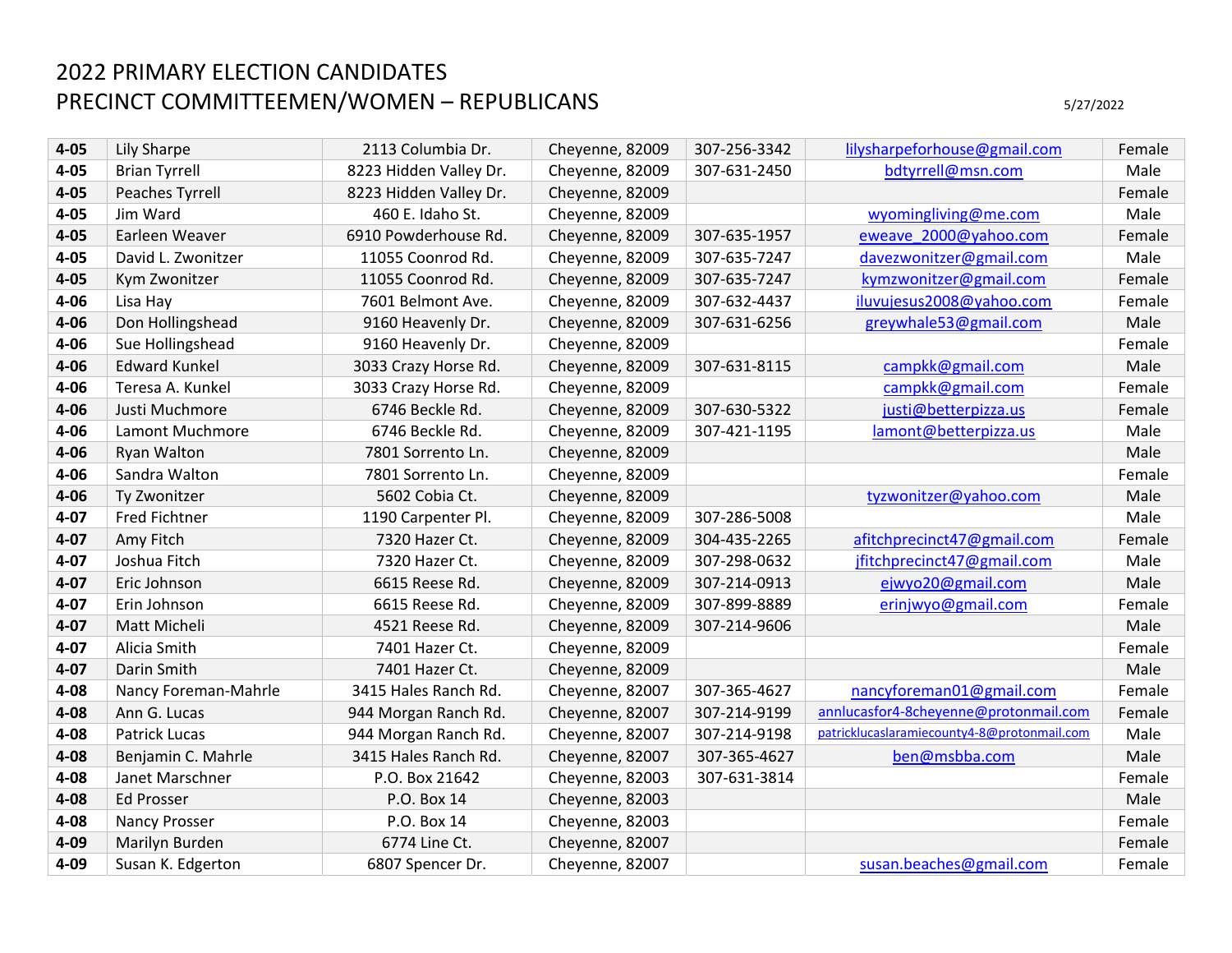| $4 - 09$ | <b>Rick Poach</b>   | 301 Julianna Rd.       | Cheyenne, 82007    |              | rick4-9@rickpoach.com           | Male   |
|----------|---------------------|------------------------|--------------------|--------------|---------------------------------|--------|
| 4-09     | Joan Schaefer Poach | 301 Julianna Rd.       | Cheyenne, 82007    |              | joan4-9@rickpoach.com           | Female |
| $4 - 09$ | Clarence Styvar     | 580 Willson Ct.        | Cheyenne, 82007    | 307-631-2566 | clstyvar@wyoming.com            | Male   |
| $4 - 09$ | Dan Young           | 1801 Logan Ave.        | Cheyenne, 82001    | 307-631-5300 | dyoungctn@gmail.com             | Male   |
| 4-09     | <b>Stacy Young</b>  | 1801 Logan Ave.        | Cheyenne, 82001    |              |                                 | Female |
| $4 - 10$ | Susan Graham        | 2008 Bar X Rd.         | Cheyenne, 82007    | 307-287-9113 | islamisislam.jmj@googlemail.com | Female |
| $4 - 10$ | Fred Schlachter     | 2008 Bar X Rd.         | Cheyenne, 82007    | 307-286-0697 |                                 | Male   |
| $4 - 11$ | Larry Lone          | 1704 S. First Ave.     | Cheyenne, 82007    | 307-637-0511 | neveralone@reagan.com           | Male   |
| $4 - 11$ | Susan Lone          | 1704 S. First Ave.     | Cheyenne, 82007    | 307-637-0511 | neveralone@reagan.com           | Female |
| $4 - 11$ | Mark A. Smith       | 1716 Park Ave.         | Cheyenne, 82007    |              | cool65mustang@bresnan.net       | Male   |
| $5 - 01$ | Kenneth De Cock     | 3838 Road 209          | Cheyenne, 82007    | 307-751-6433 | kdecock@plainslaw.com           | Male   |
| $5 - 01$ | Erin E. Mercer      | 3838 Road 209          | Cheyenne, 82007    | 307-689-6101 | erin@plainslaw.com              | Female |
| $5 - 01$ | Donald W. Taylor    | 786 Century Hills Trl. | Cheyenne, 82007    |              | donwataylor@comcast.net         | Male   |
| $5 - 01$ | JoAnn Taylor        | 786 Century Hills Trl. | Cheyenne, 82007    | 253-226-9514 | jtaylorcheyenne@gmail.com       | Female |
| $5 - 01$ | Dan Zwonitzer       | P.O. Box 207           | Cheyenne. 82003    |              |                                 | Male   |
| $5 - 02$ | Amy Bonner          | 1217 Road 146          | Burns, 82053       | 970-420-7122 | pony66chik@aol.com              | Female |
| $5 - 02$ | Nola Cary           | P.O. Box 385           | Pine Bluffs, 82082 | 803-316-6606 | nolacary@yahoo.com              | Female |
| $5 - 02$ | Connie Czarnecki    | P.O. Box 20008         | Cheyenne, 82003    | 630-927-8269 | connieczarnecki@gmail.com       | Female |
| $5 - 02$ | John Eklund         | 2918 US Hwy 85         | Cheyenne, 82009    | 307-630-6232 | eklund4house@gmail.com          | Male   |
| $5 - 02$ | Suzanne Eklund      | 2918 US Hwy 85         | Cheyenne, 82009    | 307-630-4791 | suzieklund@aol.com              | Female |
| $5 - 02$ | Rickey Kinkade      | P.O. Box 34            | Hillsdale, 82060   | 307-547-2316 | rickk@rtconnect.net             | Male   |
| $5 - 02$ | Taft C. Love        | 1528 TKO Ranch Rd.     | Cheyenne, 82009    | 307-631-8107 | taftlovewyo@gmail.com           | Male   |
| $5 - 02$ | Christina Patterson | P.O. Box 11            | Burns, 82053       |              | cgorman13107@gmail.com          | Female |
| $5 - 02$ | Zachary Taylor      | 1747 Road 147          | Burns, 82053       | 307-630-7440 | evozack@gmail.com               | Male   |
| $5 - 02$ | <b>Roy Young</b>    | 4820 Road 214          | Burns, 82053       | 307-631-3831 | rfgyoung.ry@gmail.com           | Male   |
| $5 - 03$ | Jack Bomhoff        | 951 Road 156           | Pine Bluffs, 82082 |              |                                 | Male   |
| $5 - 03$ | Richard H. Brant    | 4073 Road 209          | Carpenter, 82054   | 970-302-6064 | richbrant@aol.com               | Male   |
| $5 - 03$ | Sharon Fain         | P.O. Box 386           | Cheyenne, 82003    | 307-286-2167 | sharonfain@yahoo.com            | Female |
| $5 - 03$ | Clancy K. Fairchild | 3975 Blue Sky Rd.      | Carpenter, 82054   | 307-477-0400 |                                 | Male   |
| $5 - 03$ | Deb Fairchild       | 3975 Blue Sky Rd.      | Carpenter, 82054   | 307-477-0481 | debfairchild8@gmail.com         | Female |
| $5 - 03$ | Linda M. Heath      | 4031 Winterset Dr.     | Burns, 82053       | 307-640-3454 |                                 | Female |
| $5 - 03$ | Michael Heath       | 4031 Winterset Dr.     | Burns, 82053       |              | michael.heath@wyoming.com       | Male   |
| $5 - 03$ | Lars Lone           | 3971 Silver Oak Rd.    | Carpenter, 82054   |              | studentlone@yahoo.com           | Male   |
| $5 - 03$ | Paul H. Mistarka    | P.O. Box 190           | Burns, 82053       | 307-547-3332 | pmistar@rtconnect.net           | Male   |